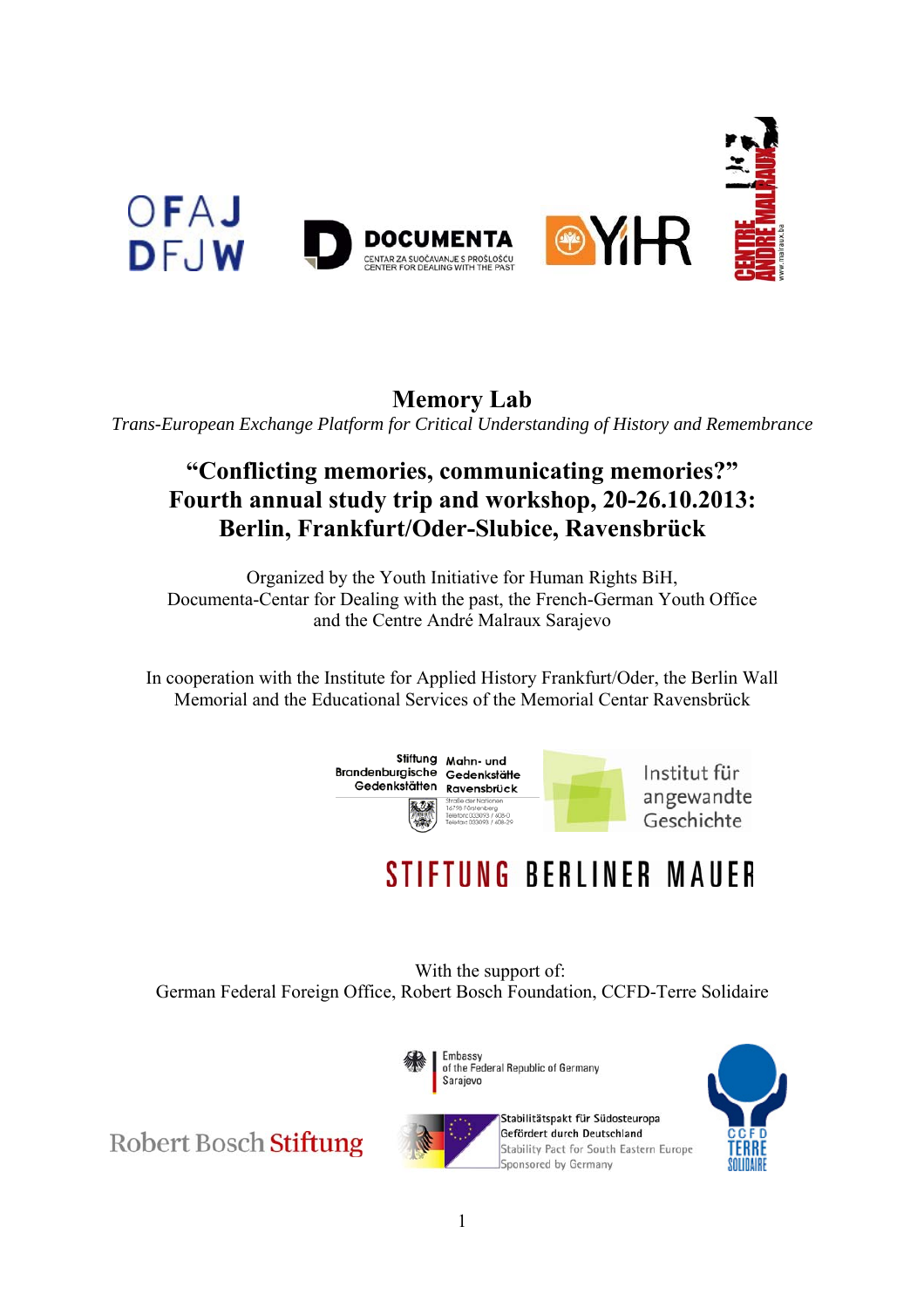*Memory Lab* 

*Trans-European Exchange Platform for Critical Understanding of History and Remembrance* 

### **"Conflicting memories, communicating memories?" Fourth annual study trip and workshop, 20-26.10.2013: Berlin, Frankfurt/Oder-Slubice, Ravensbrück**

Organized by the Youth Initiative for Human Rights BiH, Documenta-Centar for Dealing with the past (Croatia), the Centre André Malraux in Sarajevo and the French-German Youth Office In cooperation with the Institute for Applied History Frankfurt/Oder, the Berlin Wall Memorial and the Educational Services of the Memorial Centar Ravensbrück

> With the support of the German Federal Foreign Office, the Robert Bosch Foundation and CCFD – Terre Solidaire

"Memory Lab" provides a platform for exchange, cooperation and critical understanding of history and remembrance in Europe. It connects institutions, organizations, and persons working on memory sites and remembrance education in the Western Balkans and in Western/Central Europe. Through study trips, workshops and joint projects, it creates an interactive environment for mutual learning through the sharing of experiences and practices for its participants. The platform contributes to overcome existing gaps of knowledge, to strengthen constructive approaches of dealing with the difficult past and to develop a shared memory space in Europe. The project was launched, under the name "Dealing with difficult pasts in the Western Balkans and Western/Central Europe", in June 2010 with a first workshop in Sarajevo, continued in 2011 with a workshop in Prijedor, and a study trip to Jasenovac, Donja Gradina and Vukovar, and in October 2012 with a third edition in France, including visits at the "Historial of the Great War" in Péronne, the "Mémorial de la Shoah" and of the village of Oradour-sur-Glane. Several bilateral or multilateral cooperation and activities involving different participating organizations have resulted from these first three annual meetings.

After two years in the Western Balkans and one year in France, the fourth edition of the annual study trip and workshop will take place from  $20^{th}$  to  $26^{th}$  October 2013 in Germany. The specific aims of the study trip and workshop 2013 are:

- ‐ To explore the topic of conflicting memories in Germany (Third Reich/GDR, victims /perpetrators, victims/victims, Poland/Germany, FRG/GDR) and the challenges of memorialization linked to these conflicting memories
- ‐ To connect the experiences from Germany with the situations and remembrance work in the countries of the former Yugoslavia and in the other represented countries
- ‐ To provide a space to develop future activities between the participants of the platform

#### **Program**

Sunday October 20: Arrival of the participants in Berlin Accomodation in Berlin (20-22th October): *Hotel A&O Berlin Mitte Köpenicker Str. 127-129, 10179 Berlin, T: +49 30 80 94 7 - 52 00 http://www.aohostels.com/en/berlin/berlin-mitte/*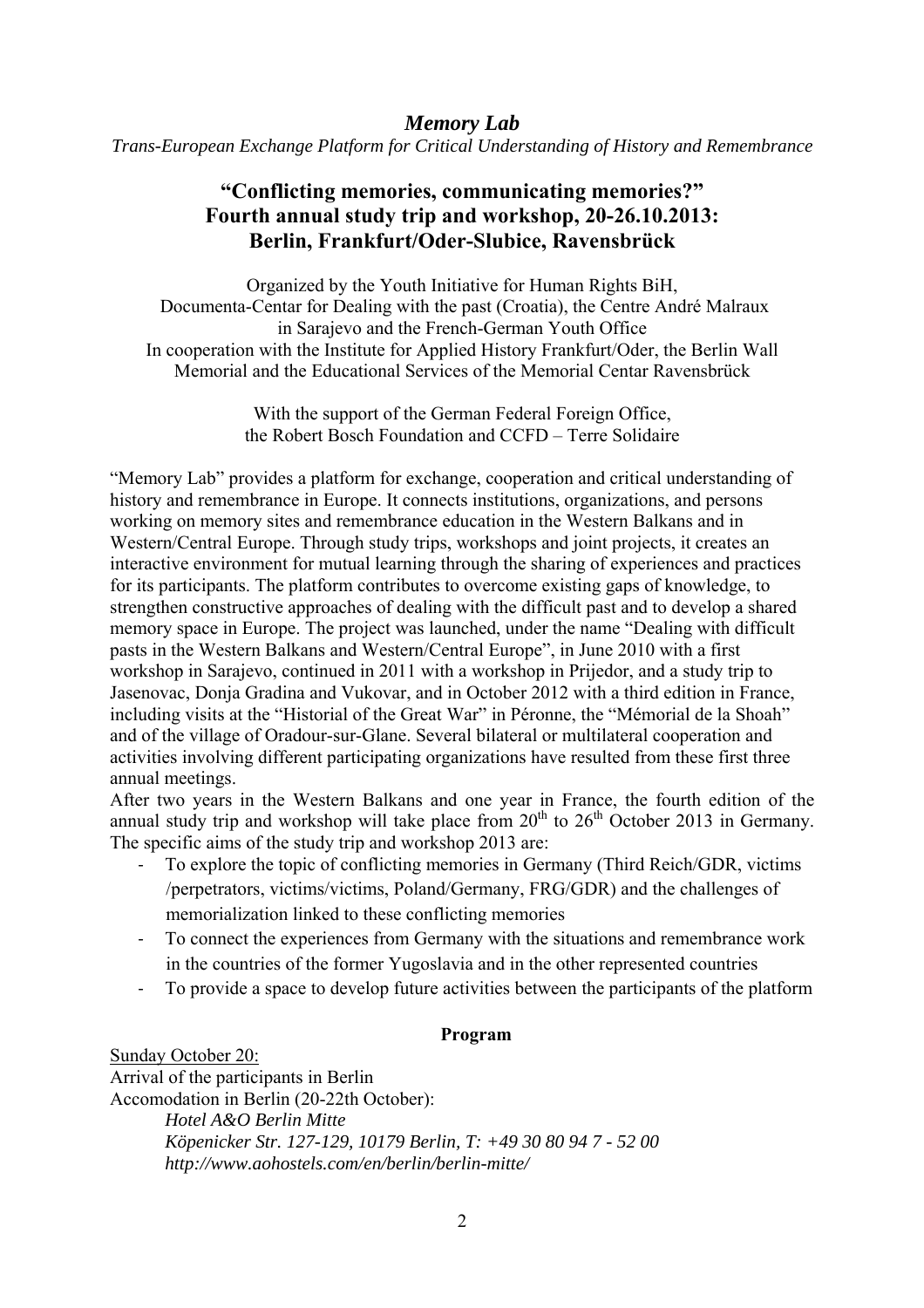19h00 : Meeting in the hotel: Welcome / Presentation of the program and of the participants 20h15: Welcome dinner in Restaurant "Kuchenkaiser", Am Oranienplatz 11-13, Berlin - Kreuzberg

#### **Study trip: Berlin and Frankfurt / Oder - Slubice**

Monday October 21:

Berlin and its remembrance-challenges between the Third Reich and the GDR Breakfast

8h15: Meeting in the hotel lobby

9h-10h45: Visit of the Memorial Hohenschönhausen

11h30 – 13h: Visit of the Memorial Site Rosenthaler Strasse 39: Memorial "Silent Heroes" (Stille Helden), Museum "Otto Weidt Workshop for the Blind", and Anne-Frank-Center. Introduction by Veronika Nahm from the Anne-Frank-Center.

13h: Lunch

14h30- 17h30: Visit of the Memorial Berliner Mauer, with Günter Schlusche, followed by discussion on the visits and experiences of the day

18h15: Reception at the French-German Youth Office (DFJW, Molkenmarkt 1, 10179 Berlin): Welcome by Dr. Markus Ingenlath, General Secretary of the DFJW, presentation of "Memory Lab" and meeting with representatives of organisations.dealing with memory work and South Eastern Europe. – Buffet dinner.

Tuesday October 22:

Frankfurt/Oder and Slubice and the challenges of crossborder-memories

Breakfast / Checkout of our hotel in Berlin

8h30: Departure by bus to Frankfurt/Oder

11h: Introduction into the history of Frankfurt – Oder and Slubice and the German-Polish relations on the spot: Dr. Jan Musekamp, Historian, European University Frankfurt/Oder 11h45: How history has shaped the landscape of a town: Joint visit of Frankfurt/Oder and Slubice, with Jacqueline Niesser and Juliane Tomann, Institute for Applied History Frankfrut/Oder

13h: Lunch

14h15-16h30: A transborder history? Exploration in small groups of German and Polish memory sites in Frankfurt and Slubice

17h-18h: Reflection and discussion on the visits and experiences of the day

18h15: Diner

19h30: Departure by bus to Ravensbrück

21h30: Arrival at the International Youth Centre of Ravensbrück Accomodation in Ravensbrück (22-26 October):

*Youth Hostel Ravensbrück* 

*Straße derNationen 3, D - 16798 Fürstenberg/ Havel, T/ +49 33093 60590 http://www.jh-ravensbrueck.de/* 

#### **Workshop in Ravensbrück**

Wednesday October 23:

Discovering the Ravensbrück Memorial Site and reflecting the question of Identities Breakfast (until 8h45)

9h: Welcome to the workshop / Introduction to the Memorial Site of Ravensbrück by Matthias Heyl, Head of the Educational Services of the Memorial

10h30: Self-guided exploration of the Site

11h30: Questions related to the exploration of the site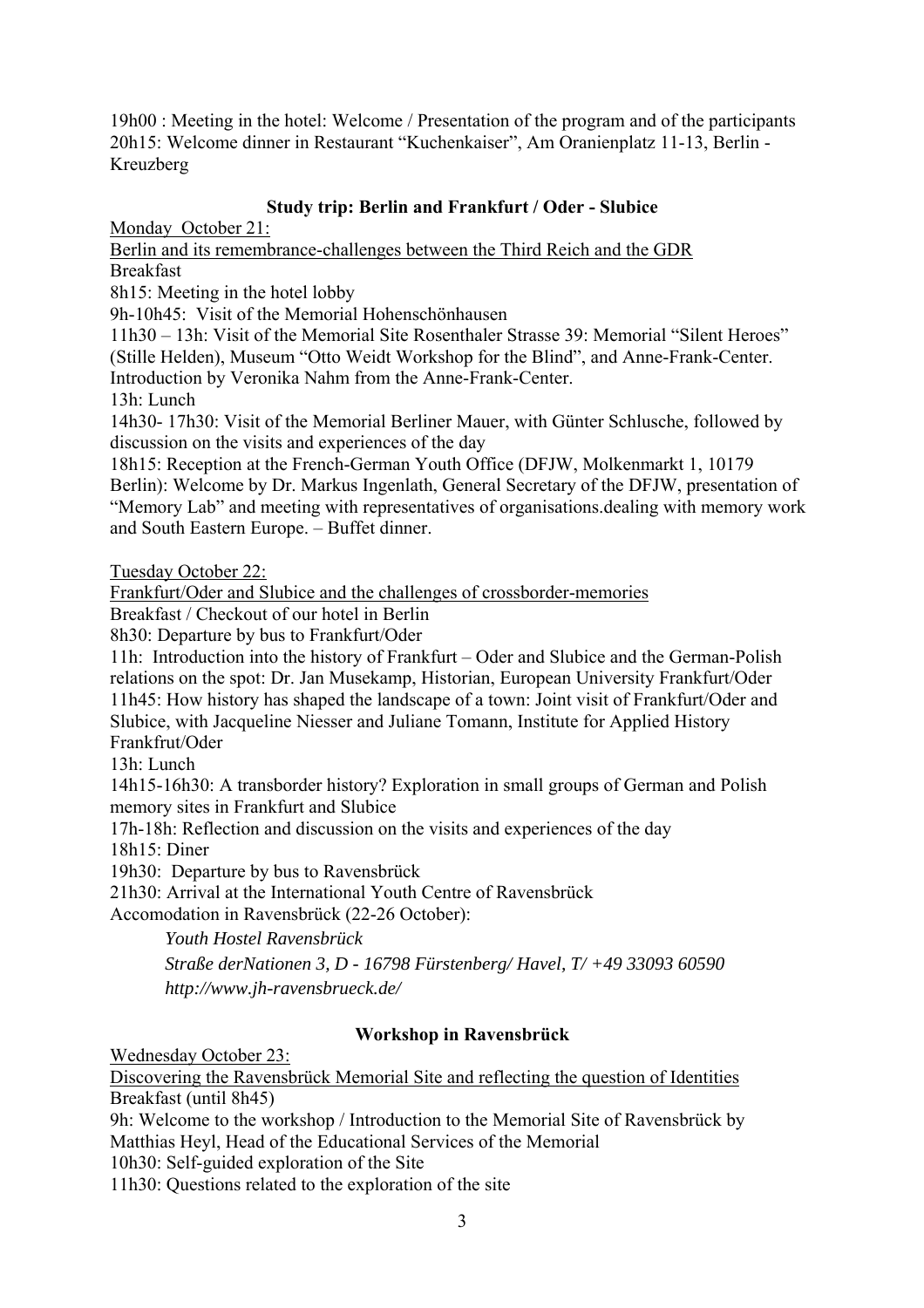12h45: Lunch

14h45: Exercice "With which groups represented in the Memorial can I identify myself?" 15h45: Group work on the question of identities and (re)presentation of social and national groups in the Ravensbrück Memorial Site

18h30: Diner

20h (optional): Documentary film on Ravensbrück

Thursday October 24: Deepening the topics

Breakfast (until 8h45)

9h: From what we have seen and heard the day before in Ravensbrück: Identification of topics to be deepened in parallel groups, with three leading questions:

- 1. What challenges do these topics present to memorialization processes?
- 2. Related to this topic, how is the situation in our different countries?
- 3. From what we see in Ravensbrück: what is transferable to our countries?

Parallel Working groups

12h30: Lunch

14h30-16h45: Continuation of the work in parallel groups, and presentation and discussion of the results in plenary

17h: Living and working on a site of a former concentration camp: Experiences and reflections. Common discussion

18h30: Diner

Friday October 25: Reflecting the past, the present and the future

Breakfast (until 8h45)

9h15-11h15: Analysis of current memorialization processes and educational approaches in Berlin, Frankfurt/Oder and Ravensbrück: What is specific to Germany? What are similiarities and differences with our other countries?

Working groups and discussion in plenary

11h30-12h30: From "Dealing with difficult pasts" to "Memory Lab": What is new in our

platform? How to continue?

12h45: Lunch

14h30 – 17h : Planning of future activities / parallel working groups

17h30-18h30: Evaluation of the week

19h30: Diner in Fürstenberg/Havel

Restaurant "Am Yachthafen"

http://www.yachthafen-restaurant-fuerstenberg.de/

Saturday  $26<sup>th</sup>$  October:

Breakfast / Checkout of the Youth Hostel Ravensbrück 7h15: Transfer by bus from Ravensbrück to Berlin Tegel Airport (arrival at 9 am) and then to Berlin Central Train Station (arrival at 10 am)

#### **Working Languages:**

English and Bosnian/Croatian/Serbian (with simultaneous or consecutive translation)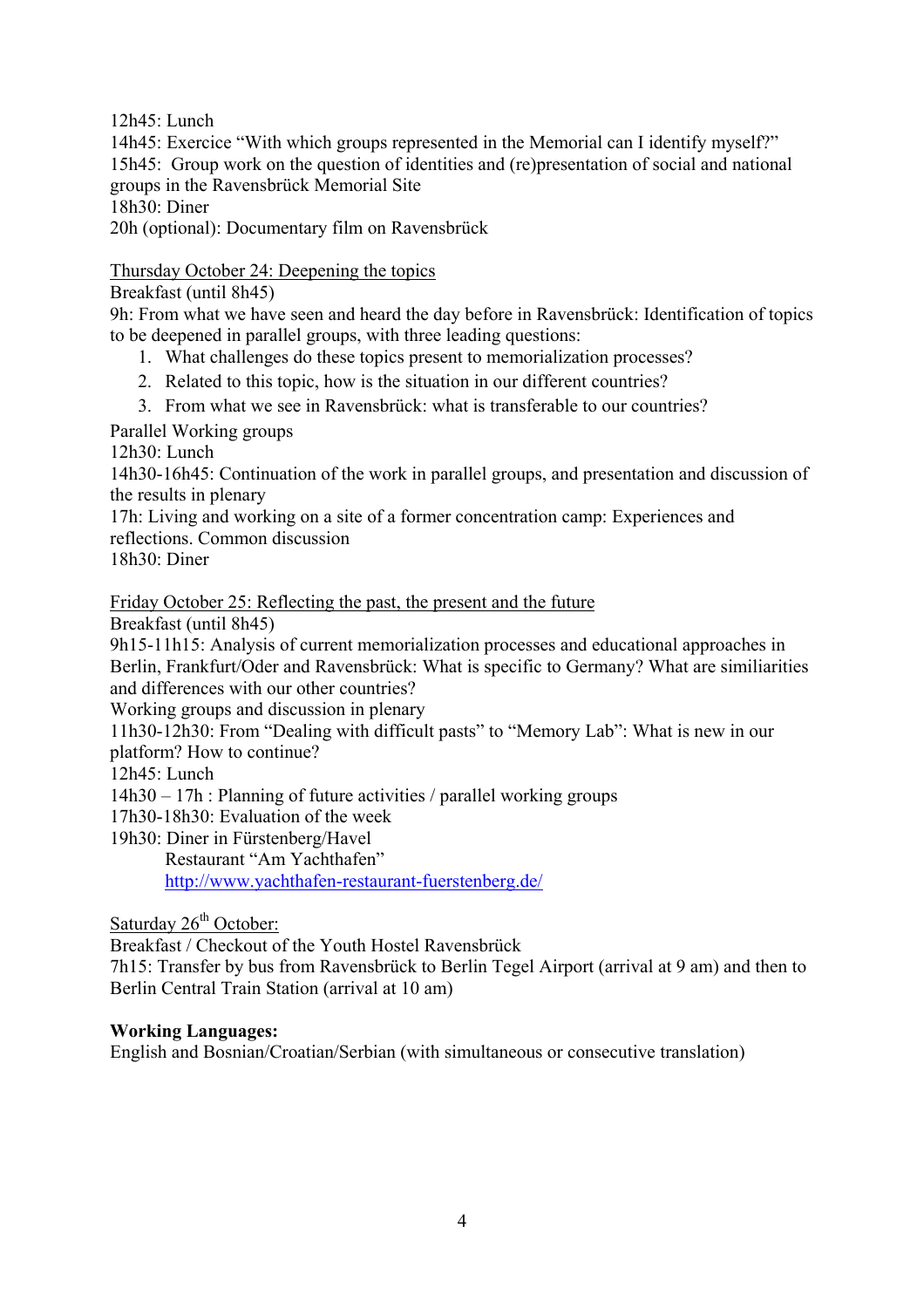#### **Organisation team:**

Alma Mašic (general logistics)*, Youth Initiative for Human Rights BiH,* Sarajevo, alma@yihr.org

Tamara Banjeglav*, Documenta-Centar for dealing with the past,* Zagreb, tamara.banjeglav@documenta.hr

Frank Morawietz*, French German Youth Office (DFJW/OFAJ)*, Berlin, frankmorawietz@web.de

Nicolas Moll (general coordination), *Centar André Malraux,* Sarajevo, nicolasmoll@malraux.ba

Juliane Tomann, *Institute for applied history*, Frankfurt/Oder, *j.tomann@instytut.net* Matthias Heyl, *Memorial Centar Ravensbrück,* heyl@ravensbrück.de

*Mobile phone Nicolas Moll during the journey in Germany: (0049)1729061720* 

#### **Information on the visited sites:**

#### Berlin-Hohenschönhausen Memorial:

The site of the main remand prison for people detained by the former East German Ministry of State Security (MfS), or 'Stasi', has been a Memorial since 1994 and, from 2000 on, has been an independent Foundation under public law. The Memorial's charter specifically entrusts it with the task of researching the history of the Hohenschönhausen prison between 1945 and 1989, supplying information via exhibitions, events and publications, and encouraging a critical awareness of the methods and consequences of political persecution and suppression in the communist dictatorship. Since the vast majority of the buildings, equipment and furniture and fittings have survived intact, the Memorial provides a very authentic picture of prison conditions in the GDR. Tours of the prison are usually led by former inmates, who provide first-hand details on prison conditions and the interrogation methods employed by the GDR's Ministry of State Security (MfS). http://en.stiftung-hsh.de/

#### Berlin-Wall Memorial:

The Berlin Wall Memorial is the central memorial site of German division, located in the middle of the capital. Situated at the historic site on Bernauer Strasse, the first part of the Memorial was opened in 1998 ; several parts have been added since and the Memorial will eventually extend along 1.4 kilometers of the former border strip. The memorial contains the last piece of Berlin Wall with the preserved grounds behind it and is thus able to convey an impression of how the border fortifications developed until the end of the 1980s. The Memorial extends along both sides of the Bernauer Strasse: on the border strip that had been located in East Berlin, an open-air exhibition uses the Bernauer Strasse to explain the history of division; the memorial also includes the Monument in Memory of the Divided City and the Victims of Communist Tyranny and the Window of Remembrance. The Chapel of Reconciliation is also a part of this ensemble. On the other side of the street that belonged to the western part of the city, the newly constructed Visitor Center and the Documentation Center with a viewing platform and the exhibition about the time when the Berlin Wall was built in August 1961.

http://www.berliner-mauer-gedenkstaette.de/en/

#### The Memorial Sites of Rosenthaler Strasse 39:

Situated just nearby Hackesche Höfe, in the former Jewish quarter in the centar of Berlin, the Rosenthaler Strasse 39 is hosting three different memory sites linked to the history of the Jews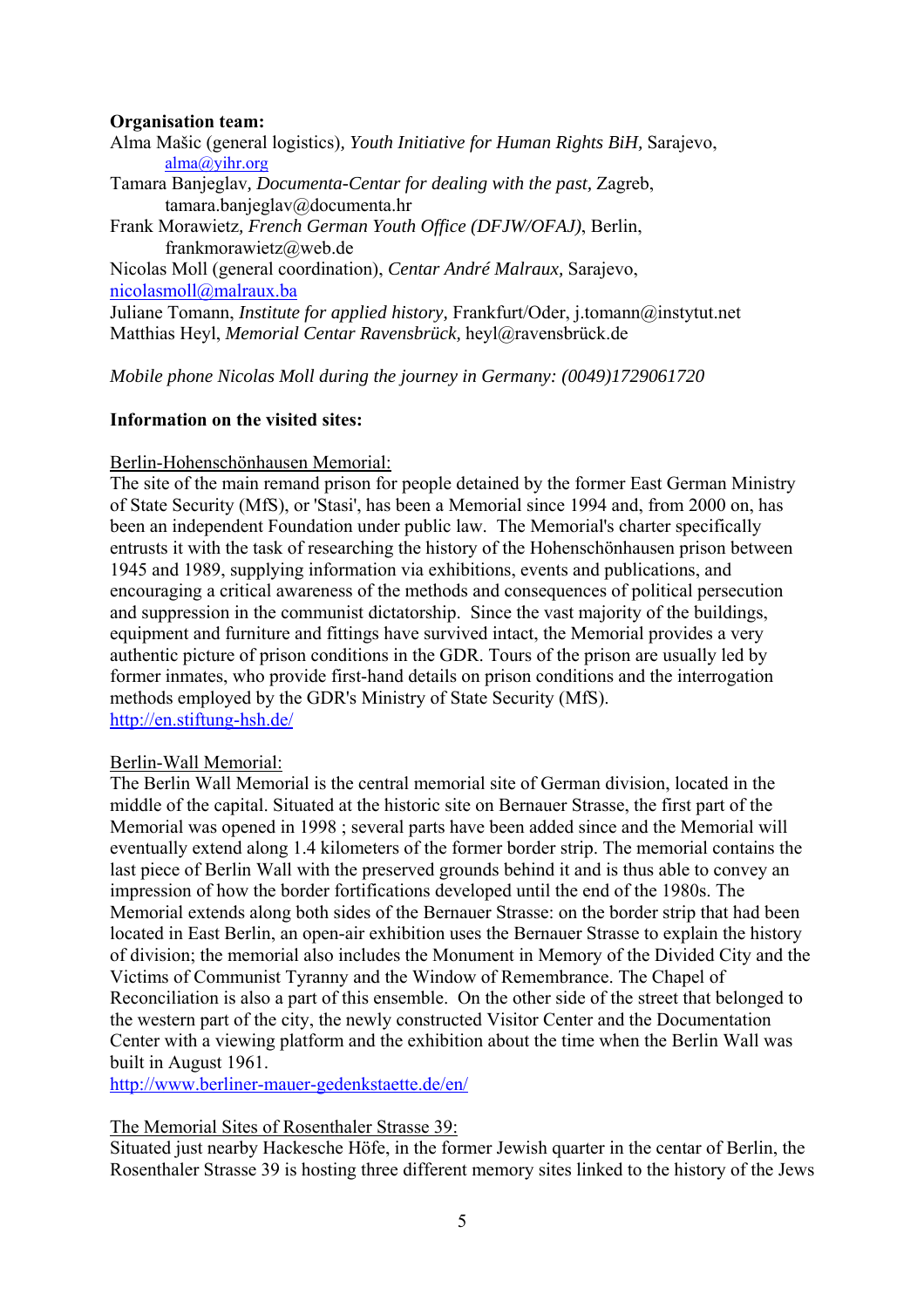during the Third Reich. Here is located the "Silent Heroes Memorial Centar" which commemorates individuals who helped persecuted Jews during the National Socialist dictatorship. One of them was Otto Weidt, owner of a small factory which produced brooms and brushes, in which he employed mainly blind and deaf Jews here during World War II. The »Otto Weidt Museum Workshop for the Blind« commemorates the small entrepreneur and the fate of the Jews whose deportation he could either push off or prevent entirely. In the Rosenthaler Strasse 39 is furthermore located the Anne-Frank-Centar, with an exhibition which focuses on the diary and the story of the life of Anne Frank and educational activities especially directed towards young people.

http://www.guardian.co.uk/world/2008/nov/02/nazi-jew-hitler-schindler-holocaust http://www.museum-blindenwerkstatt.de/en/first-of-all/ http://www.annefrank.de/exhibition-in-berlin/anne-frank-here-now/visitor-information

#### Frankfurt/Oder – Slubice:

The cities of Frankfurt (Oder) (62.000 inhabitants) and Słubice (18.000 inhabitants) are located on the German-Polish border, marked by the river Oder. The town of Frankfurt's first development, in the  $13<sup>th</sup>$  century, took place on the western bank of the Oder, and then the town was extended to the eastern bank and the suburb of Dammvorstadt. In 1945, the town was burned down; after the World War II, the new German-Polish border ran along the Oder, separating the eastern suburb, renamed Słubice, from the rest of Frankfurt. During the communist era, the relations between the two towns were very weak. Since the 1990s there have been ongoing efforts to develop crossborder-cooperation between both towns. Through different activities and with different partners, the Institute for Applied History situated in Frankfurt Oder aims to re-discover the common and divided history of this town which was once one, then separated and which today is again developing ties on different levels. http://www.espaces-transfrontaliers.org/en/conurbations/terri\_doc\_ag\_frankfurt\_en.html http://www.instytut.net/

#### Ravensbrück Memorial Site:

In 1939, the SS had the largest women's concentration camp in the Greman Reich built in the village Ravensbrück, close to the small town of Fürstenberg/Havel (50 km North of Berlin). Between 1939 and 1945, 132,000 women, 20,000 men and 1,000 young women from the "Youth Protection Camp Uckermark" were registered as prisoners. The 150.000 prisoners came from over 40 countries and were often used for forced labor; tens of thousands were murdered or died from hunger, illness or medical experimentation. After the Red Army liberated the camp on April 30th, 1945, the land was used by them for military purposes until 1994 ; outside of the historical camp walls a Memorial was opened in 1959, which was one of the GDR's three national Memorials. After the German reunification, the site became a part of the Brandenburg Memorial Foundation, and the Ravensbrück Memorial Site was expanded to include extensive parts of the historical concentration camp complex. Nowadays, the Memorial combines remembrance, research and historical-political educational work, related for example to gender-questions, the topic of SS-perpetrators, the evolution of the Memorial site and of victim-narratives from the GDR to today. The Ravensbrück International Youth Exchange Site with an affiliated youth hostel was opened in 2002, at the former houses of the female SS-guards.

http://www.ravensbrueck.de/mgr/neu/dl/flyer/FB%20Englisch.pdf

http://www.orte-der-

erinnerung.de/en/institutions/institutions\_liste/ravensbrueck\_memorial\_site/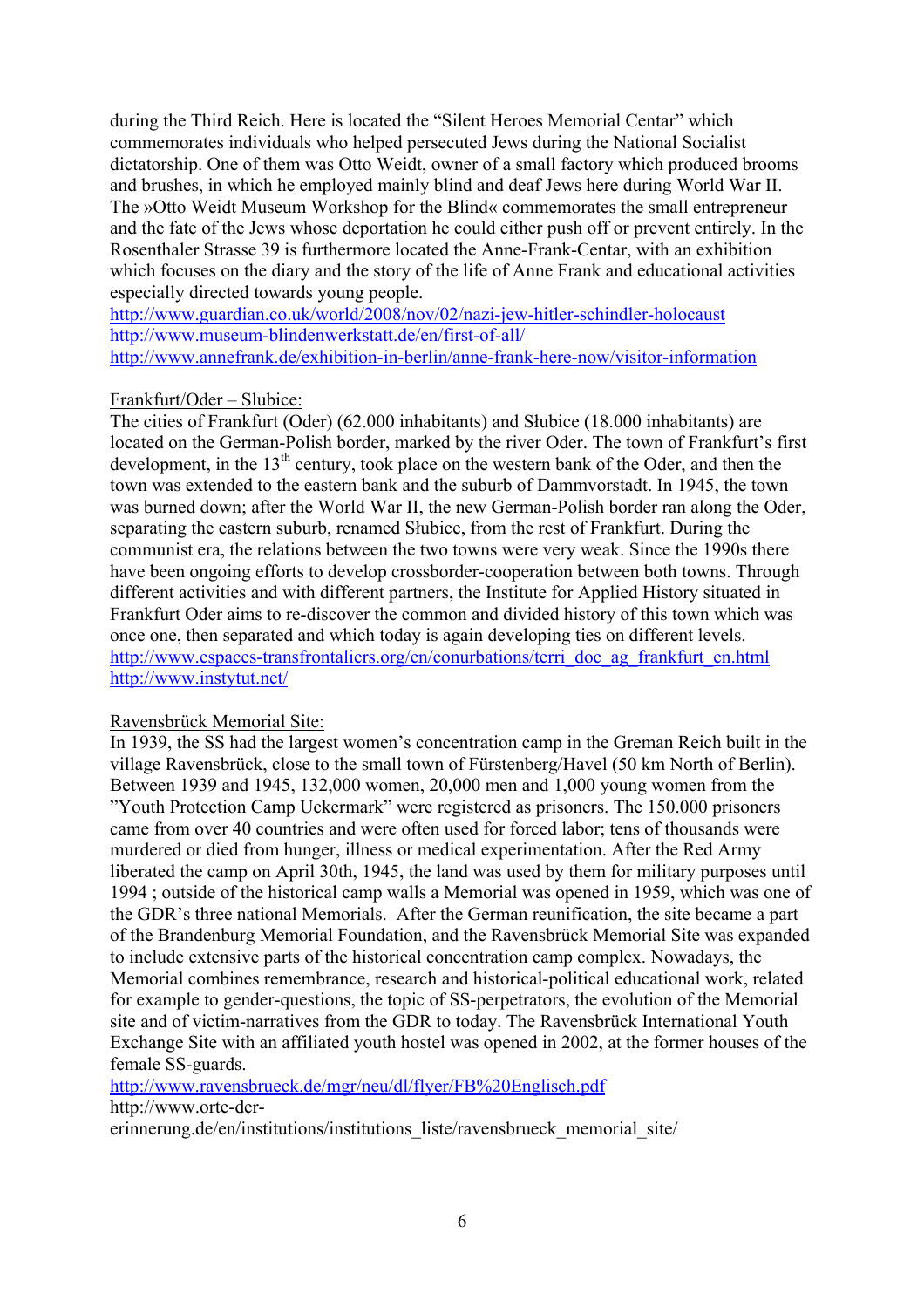## **Participants**

| Name / Ime            | Organization / Organizacija                    | <b>Function / Pozicija</b>                          | Town / Grad       |
|-----------------------|------------------------------------------------|-----------------------------------------------------|-------------------|
| Kristina Babić        | Agencija lokalne demokracije /                 | Koordinatorica Projekata /                          | Osijek (HR)       |
|                       | Agency for local democracy<br>Osijek           | Project Coodinator                                  |                   |
| Tamara                | Documenta - Centar za                          | Koordinatorica programa                             | Zagreb (HR)       |
| Banjeglav             | suočavanje s prošlošću / Center                | kulture sjećanja / Program                          |                   |
|                       | for dealing with the past                      | coordinator Culture of                              |                   |
|                       |                                                | Memory                                              |                   |
| <b>Julie Biro</b>     | CCFD - Terre Solidaire                         | Desk za Istočnu Europu /<br>Desk for Eastern Europe | Paris $(F)$       |
| Ervin Blažević        | Optimisti 2004 Kozarac                         | Predsjednik / President                             | Prijedor<br>(BiH) |
| <b>Laura Boerhout</b> | Anne Frank House - International               | Freelance historian /                               | Amsterdam         |
|                       | Department / Odjel za                          | Historičar freelance                                | (NL)              |
|                       | međunarodnu saradnju                           |                                                     |                   |
| Stéphanie             | Oradour Memory Center /                        | Head of the Educational                             | Oradour sur       |
| <b>Boutaud</b>        | Memorijalni centar Oradour                     | Service / Voditeljica                               | Glane (FR)        |
|                       |                                                | edukacijskog odjela                                 |                   |
| <b>Griet Brosens</b>  | Belgium Nationals Institute for                | Historian, in charge of                             | Brussels (B)      |
|                       | War veterans / Belgijski                       | educational remembrance-                            |                   |
|                       | nacionalni institut za ratne                   | projects/ historičar, zadužen                       |                   |
|                       | veterane                                       | za edukacijske projekte na<br>temu sjećanja         |                   |
| Marija Čečen          | Fond B92 / Foundation B92                      | Direktorica / Director                              | Beograd           |
|                       |                                                |                                                     | (SRB)             |
| Djurđa Djukić         | Centar za praktičnu politiku/Kuća              | Koordinatorica na projektima                        | Beograd           |
|                       | ljudskih prava                                 | / Project coordinator                               | (SRB)             |
| <b>Amir Djuliman</b>  |                                                | Interpreter BCS - English/                          | Sarajevo          |
|                       |                                                | Prevoditelj BHS-engleski                            | (BiH)             |
| <b>Mirsad</b>         | Udruženje logoraša "Prijedor 92"               | Predsjednik / President                             | Prijedor          |
| Duratović             | / Association of Camp Inmates<br>"Prijedor 92" |                                                     | (BiH)             |
| <b>Elmaze Gashi</b>   | Alter Habitus - Institute for                  | Executive Director / Izvršni                        | Prishtina         |
|                       | Culture and Social Studies/                    | direktor/                                           | (Kosovo)          |
|                       | Institut kulturnih i društvenih                |                                                     |                   |
| <b>Alain Gueraud</b>  | studija<br><b>DRJSCS</b> du Limousin           | CEPJ / Savjetnik za                                 | Limoges $(F)$     |
|                       |                                                | obrazovanje mladih                                  |                   |
| Frederick             | Historial of the Great War /                   | Second Curator / Drugi                              | Péronne (F)       |
| <b>Hadley</b>         | Historijal Velikog rata                        | kustos                                              |                   |
|                       |                                                |                                                     |                   |
| Elma                  | Historijski muzej Bosne i                      | Direktorica / Director                              | Sarajevo          |
| Hašimbegović          | Hercegovine / Historical museum<br>of BiH      |                                                     | (BiH)             |
| Dr. Matthias          | Ravensbrück Memorial /                         | Head of the Educational                             | Ravensbrück       |
| <b>Heyl</b>           | Ravensbrück Memorijalni certar                 | Department / Voditelj                               | (D)               |
|                       |                                                | edukacijskog odjela                                 |                   |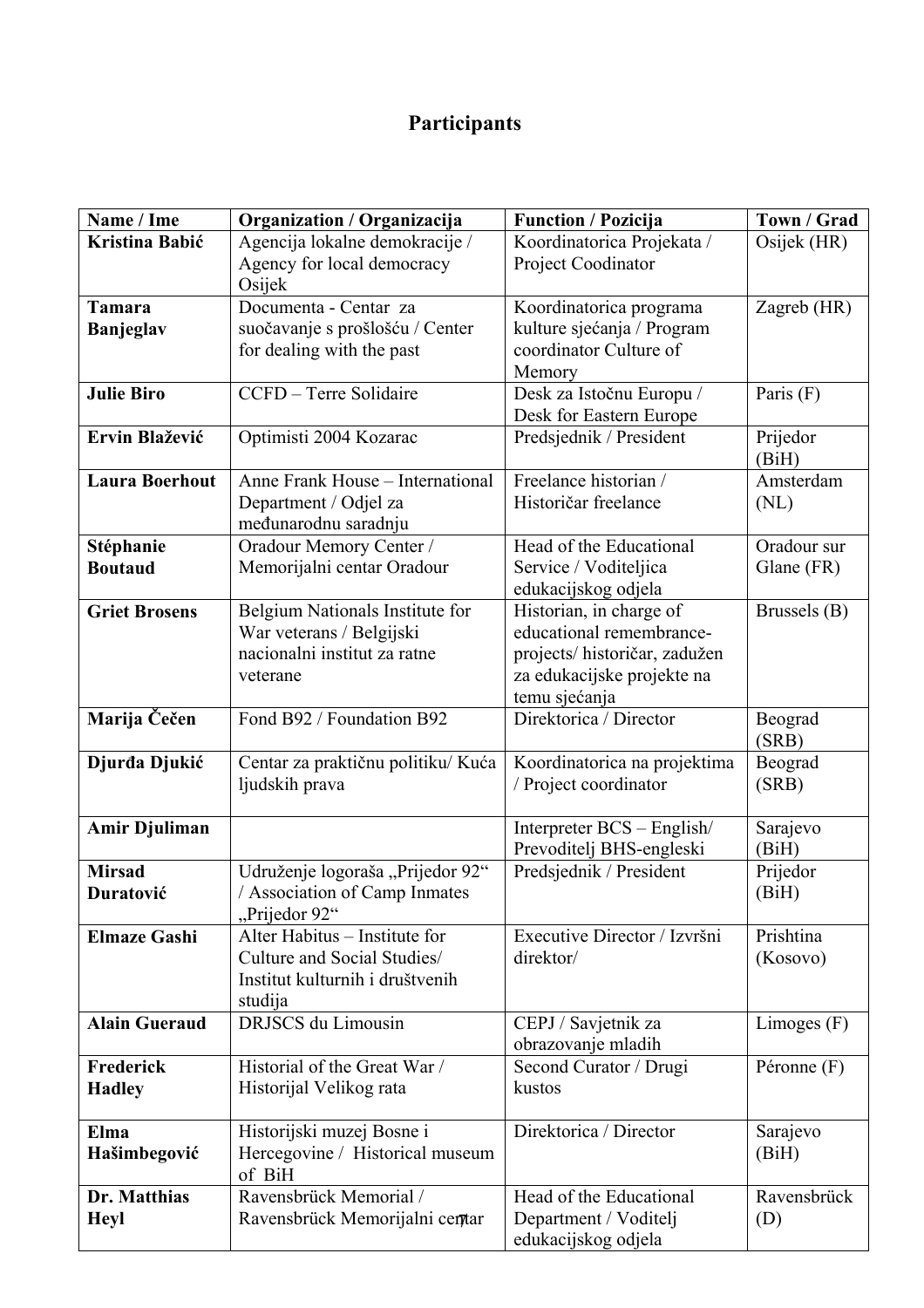| Dr. Axel              | <b>Berlin Wall Foundation</b>                    | Director / Direktor                                   | Berlin (D)         |
|-----------------------|--------------------------------------------------|-------------------------------------------------------|--------------------|
| Klausmeier            | /Fondacija Berlinski zid                         |                                                       |                    |
| Dragana               | Muzej grada Beograda / Museum                    | Kustosica - stručna saradnica                         | Beograd            |
| Latinčić              | of the Town of Belgrade                          | za rad sa publikom / Curator                          | (SRB)              |
|                       |                                                  |                                                       |                    |
| Ana Kršinić -         | Hrvatski muzej arhitekture /                     | Znanstvena novakinja /                                | Zagreb (HR)        |
| Lozica                | Croatian Museum of Architecture                  | Research assistant                                    |                    |
| Joachim König         | Memorial of Buchenwald /                         | Pedagogical department /                              | Weimar-            |
|                       | Buchenwald Memorijalni centar                    | Odjel za obrazovanje                                  | Buchenwald         |
|                       |                                                  |                                                       | (D)                |
| <b>Carine Leveque</b> | <b>ONAC National office for war</b>              | Coordinator Memory and                                | Montpellier        |
|                       | veterans and war victims/                        | communication /                                       | (F)                |
|                       | Francuski nacionalni ured za ratne               | Koordinatorica sjećanje i                             |                    |
|                       | veterane i žrtve rata                            | komunikacija                                          |                    |
| <b>Ružica</b>         | Festival 'Na pola puta" / Festival               | Programska urednica i                                 | Užice (SRB)        |
| Marjanović            | "Half way"                                       | osnivačica Festivala/                                 |                    |
|                       |                                                  | Programme editor and the<br>Festival founder          |                    |
| Alma Mašić            | Youth Initiative for Human Rights                | Director / Direktorica                                | Sarajevo           |
|                       | BiH / Iniciativa mladih za ljudska               |                                                       | (BiH)              |
|                       | prava BiH                                        |                                                       |                    |
| <b>Djordje</b>        | J.U. Spomen područje / Memorial                  | Viši kustos / Senior curator                          | Jasenovac          |
| Mihovilović           | Site Jasenovac                                   |                                                       | (HR)               |
| <b>Sven Milekić</b>   | Inicijativa mladih za ljudska prava              | Koordinator programa                                  | Zagreb (HR)        |
|                       | Hrvatska / YIHR Croatia                          | tranzicijske pravde /                                 |                    |
|                       |                                                  | Coordinator program                                   |                    |
|                       |                                                  | <b>Transitional Justice</b>                           |                    |
| Dragana               | <b>United Nations Kosovo</b>                     | Peace and Development                                 | Pristina           |
| Milutinović           | Team/Tim UN-a za Kosovo                          | Officer/ Službenica Odjela za                         | (KOS)              |
|                       |                                                  | mir i razvoj                                          |                    |
| Dr. Nicolas Moll      | Centar André Malraux                             | Historian and Consultant /<br>Historičar i konsultant | Sarajevo           |
|                       |                                                  |                                                       | (BiH)/Paris<br>(F) |
| Frank                 | French-German Youth Office /                     | Special coordinator for the                           | Berlin (D)         |
| <b>Morawietz</b>      | Francusko-njemački ured za                       | activities of OFAJ in SEE /                           |                    |
|                       | mlade (OFAJ)                                     | Specijalni koordinator za                             |                    |
|                       |                                                  | aktivnosti OFAJa u                                    |                    |
|                       |                                                  | Jugoistočnoj Evropi                                   |                    |
| Dejan Motl            | JU Spomen-područje / Memorial                    | Curator - historian / Kustos-                         | Demirovac          |
|                       | Site Donja Gradina                               | historičar                                            | (BiH)              |
| <b>Sudbin Musić</b>   | Prijedor <sub>92</sub>                           | Sekretar / Secretary                                  | Prijedor           |
|                       |                                                  |                                                       | (BiH)              |
| <b>Zlatan Musić</b>   | <b>Balkan Investigative Reporting</b>            | Programme Development                                 | Sarajevo           |
|                       | Network / Balkanske istraživačke                 | Officer                                               | (BiH)              |
| <b>Nevena</b>         | mreže BIRN BiH<br>Forum za primenjenu istoriju / | Finansijski menadžer i                                |                    |
| Negojević             | Forum for applied history                        | organizator programa                                  | Beograd<br>(SRB)   |
|                       |                                                  | /Financial manager and                                |                    |
|                       |                                                  | programme organiser                                   |                    |